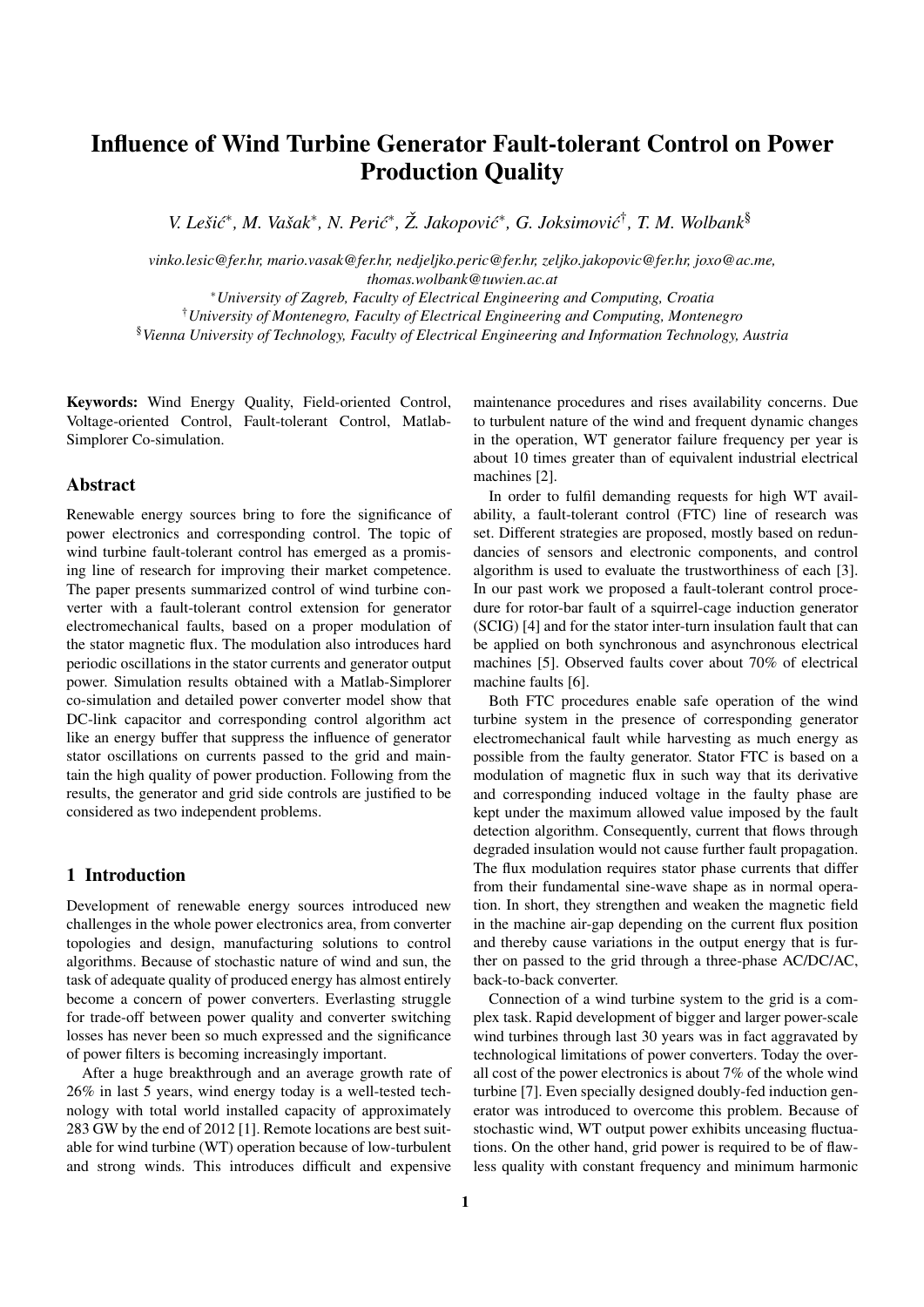distortion. The only way to achieve this goal is to fully exploit the power converter possibilities with well-designed control structure.

Focus here is to investigate the impact of proposed FTC on output power quality, and generally the coupling of generator and grid side voltage waveforms. The main issue is that modulation frequency of stator phase currents and therefore the frequency of output power oscillations is twice of the flux rotational speed. This should be handled by the DC-link capacitor and corresponding control system.

The paper is organized as follows. The mathematical model of a WT converter and conventional control algorithms are presented in Section 2. A fault-tolerant approach and control algorithm that enables wind turbine operation under stator insulation fault is briefly described in Section 3. Section 4 focuses on the simulations results and power quality analysis. Conclusions are given in Section 5.

# 2 Wind turbine converter model and control

Back-to-back converter consists of a rectifier, DC-link and inverter where power can flow in both directions. Both rectifier and inverter part are fully controllable and can operate as one and the other. In wind turbines, they are called grid-side and generator-side converters. In electric drives community, controllable grid-side part is also referred to as 'active rectifier' or 'active front end', while the generator-side is often referred to simply as the 'drive'.

The basic topology is presented in Fig. 1. Variables  $\bar{u}_g$  and  $\bar{i}_g$  are grid three-phase voltage and current vectors, respectively,  $\bar{u}_{g.PWM}$  is the vector of fundamental PWM voltage components,  $R_g$  and  $L_g$  are grid resistance and inductance,  $R_{gf}$  and  $L_{gf}$  are grid filter resistance and inductance. DC-link capacitor is denoted with  $C_{dc}$  and  $\bar{u}_s$  and  $\bar{i}_s$  are generator stator phase voltages and currents, respectively. The converter interconnects two AC electrical systems and allows power flow in both directions. The DC-link and corresponding capacitor filters the DC voltage and also acts as a power buffer that decouples generator from the grid. It enables grid and the generator to operate at different frequencies and attenuates most of the power fluctuations caused by stochastic wind. Grid filter is used to reduce harmonic distortion caused by pulse-width modulation (PWM).

The basic topology from Fig. 1 can be extended with an LCL filter for the grid-side part, or by introducing additional filter or boost DC/DC converter in the DC-link. Also, a multi-level converter is the usual topology for medium and high power applications. Generator-side filter is often used as a voltage derivative filter to extend the life cycle of the stator insulation.



Figure 1. Back to back power converter topology in wind turbines.

From the control viewpoint, basically all the main topologies can be reduced to mathematical model of the converter presented in Fig. 1, which is therefore considered in the sequel. The WT output power can be controlled with the aim of feeding the main grid, stand-alone loads or a micro-grid.

#### 2.1 Generator-side converter

Task of control of the generator-side converter is to ensure adequate generator operating point, demanded by the outer control loop and maximum power point tracking (MPPT). This is mainly referred to the field-oriented control (FOC) or direct torque control (DTC) and their derivatives, which are in charge of balancing between generator torque and wind turbine aerodynamical torque, and of ensuring the optimum power production trajectory tracking [4,5,7].

A very common mathematical model of an AC squirrel-cage induction machine represented in the two-phase  $(d, q)$  rotating coordinate system and with rotor flux linkage aligned with the *d*-axis (rotor flux vector  $\bar{\psi}_r$  is set to  $\psi_{rd}$ ) is described:

$$
u_{sd} + \Delta u_{sd} = k_s i_{sd} + L_l \frac{di_{sd}}{dt},
$$
\n(1)

$$
u_{sq} + \Delta u_{sq} = R_s i_{sq} + L_l \frac{\mathrm{d}i_{sq}}{\mathrm{d}t},\tag{2}
$$

with  $L_l = (L_s - \frac{L_m^2}{L_r})$  and  $k_s = (R_s - \frac{L_l}{T_r} + \frac{L_s}{T_r})$ . Variables  $u_{sd,q}$  are stator phase voltages in  $(d,q)$  coordinate system,  $i_{sd,q}$  are stator phase currents,  $L_s$ ,  $L_r$  and  $L_m$  are stator, rotor and mutual inductances, respectively. Parameters  $R_s$  and  $R_r$  are stator and rotor resistances and  $T_r = \frac{L_r}{R_r}$  is the rotor time constant. Voltages ∆*usd* and ∆*usq* are called decoupling or correction voltages:

$$
\Delta u_{sd} = \frac{1}{T_r} \frac{L_m^2}{L_r} i_{mr} + \omega_e L_l i_{sq},\tag{3}
$$

$$
\Delta u_{sq} = -\omega_e \frac{L_m^2}{L_r} i_{mr} - \omega_e L_l i_{sd},\tag{4}
$$

which ensure that the voltage value in one axis is not affected by the voltage in other. The rotor flux is created by the magnetizing current  $i_{mr}$  and  $\omega_e$  is the frequency of voltage supplied to the stator. A rotor field-oriented control (RFOC) equations from which the AC machine model (1)-(4) is derived are:

$$
i_{mr} = \frac{\Psi r d}{L_m},\tag{5}
$$

$$
i_{sd} = i_{mr} + T_r \frac{di_{mr}}{dt},
$$
\t(6)

$$
\omega_{sl} = \omega_e - p\omega_g, \qquad (7)
$$

$$
T_g = \frac{3}{2} p \frac{L_m^2}{L_r} i_{mr} i_{sq} = k_m i_{mr} i_{sq},\tag{8}
$$

where  $\omega_{sl} = \frac{i_{sq}}{T_{rls}}$  $\frac{t_{sq}}{T_{r}i_{mr}}$  is the slip speed,  $\omega_g$  is the mechanical speed, *p* denotes the number of pole pairs and  $T_g$  is the electromagnetic torque. The torque is controlled only by *q* stator current component because magnetizing current vector *imr* is dependent on the time lag  $T_r$  and is therefore kept constant in the sub-nominal speed operating region. Whole control structure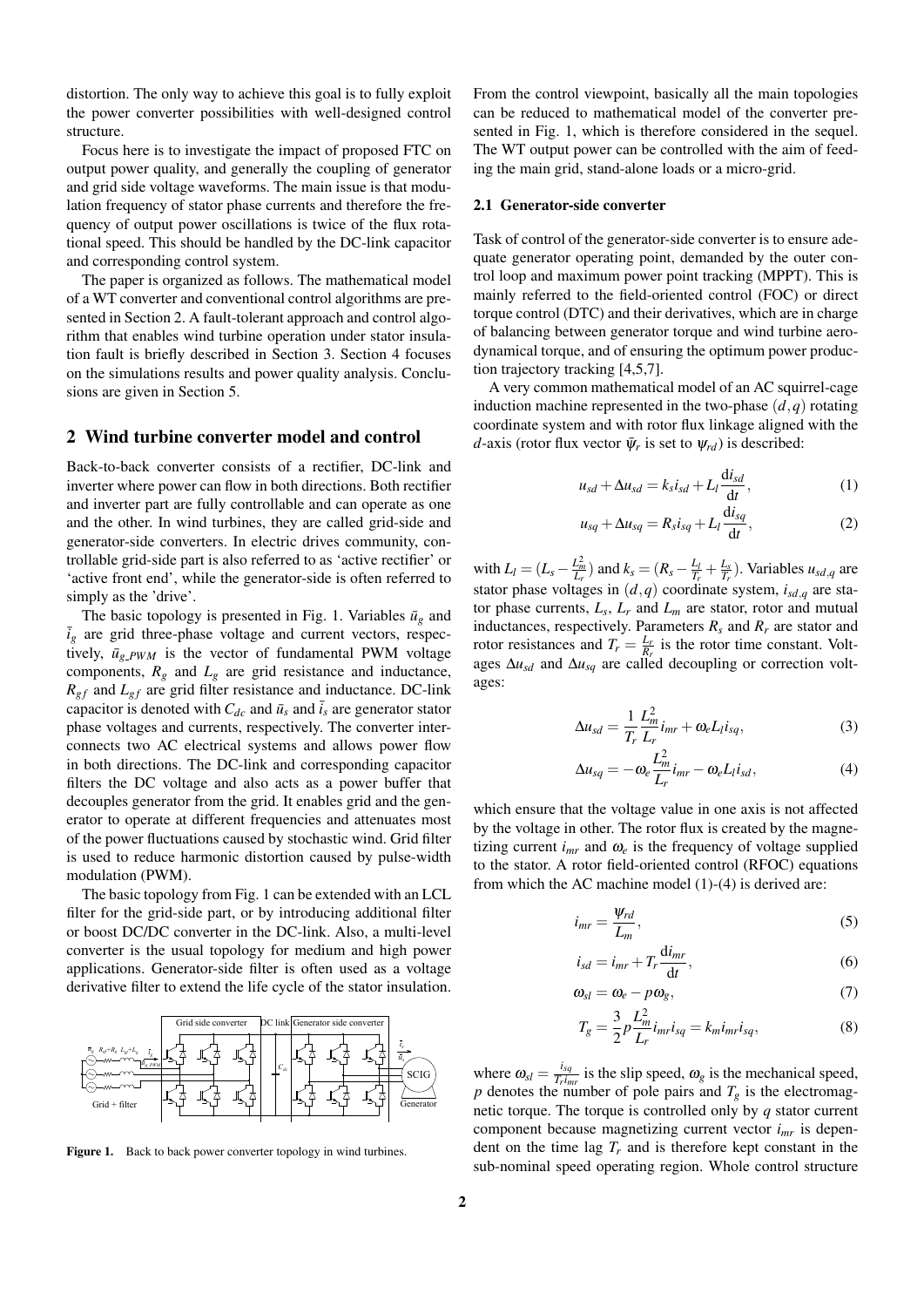

Figure 2. Field-oriented control loop.

is shown in Fig. 2. If a generator-side filter is used, the filter inductance is simply added to  $L<sub>s</sub>$  and used in (1)-(4).

Converter and PWM delays are commonly modeled as:

$$
G_d = \frac{1}{1 + 1.5T_s \cdot s},\tag{9}
$$

where  $T_s$  is controller sample time. Machine model given by (1) and (2) with delay (9) is suitable for proportional-integral (PI) controller design with *magnitude optimum* approach. PI integral time constants are therefore  $T_{Id} = L_l/k_s$  for *d*-current,  $T_{Iq} = L_l/R_s$  for *q*-current and the gain  $K_{rd,q} = L_l/3T_s$  for both *d* and *q* currents. For more information about machine modeling and FOC please refer to [8].

#### 2.2 Grid-side converter

From the control aspect of grid-side converter, there are two main issues in WT power systems. First is to maintain the constant level of DC-link voltage, which always tends to change due to variable generator power production. Second is control of the AC power injected to the grid by ensuring desired phase and amplitude of grid-side filter currents. As a consequence, more or less active or reactive power is transferred from the generator to the grid. Usual way to achieve desired AC power and DC-link voltage control is with so-called voltage-oriented control (VOC), or direct-power control (DPC), similar to the generator control [9].

With an analogy to FOC, variables in VOC are also transferred to (*d*,*q*) coordinate system and mathematical model of the grid and corresponding filter are given by  $(R_g \text{ and } L_g \text{ are})$ negligible):

$$
u_{d.PWM} + \Delta u_{gd} = R_{gf} i_{gd} + L_{gf} \frac{di_{gd}}{dt},
$$
 (10)

$$
u_{q.PWM} + \Delta u_{gq} = R_{gf} i_{gq} + L_{gf} \frac{di_{gq}}{dt},
$$
 (11)

where  $u_{d,q}$ <sub>*PWM*</sub> are fundamental components of voltage supplied by PWM,  $u_{gd,q}$  and  $i_{gd,q}$  are grid voltages and currents, respectively. Decoupling voltages are:

$$
\Delta u_{gd} = -\omega L_{gf} i_{gq} - u_{gd},\qquad(12)
$$

$$
\Delta u_{gq} = \omega L_{gf} i_{gd} - u_{gq},\tag{13}
$$

where  $u_{gq}$  is set to zero value by phase-locked loop (PLL) control.

Controller design procedure is performed in the same as in FOC, by applying the magnitude optimum rules on (9),(10)

and (11). Parameters of PIs in *d* and *q* axes are therefore chosen:

$$
T_{Iid,q} = \frac{L_{gf}}{R_{gf}}, \qquad K_{rid,q} = \frac{L_{gf}}{3T_s}.
$$
 (14)

With this approach, both grid current control loops can be approximated by first-order lag system:

$$
G_{ci} \approx \frac{1}{1 + 3T_s \cdot s}.\tag{15}
$$

#### 2.2.1 DC-link voltage control

Control of DC-link voltage and current control loop are implemented in cascaded control: a slower outer DC voltage loop and a fast internal current loop. The voltage value is therefore maintained by the AC current and power balancing between generator and the grid. If more power is passed to the grid than produced by the generator the DC-link voltage value is falling, and vice versa. Since the two loops operate at different dynamics they can be considered decoupled.

Power balance condition between generator power *Pgenerator* and grid power *Pgrid* is defined with:

$$
P_{dc} = P_{generator} - P_{grid}, \t\t(16)
$$

and by substituting the relation for capacitor power  $P_{dc}$  the condition takes the form suitable for obtaining the transfer function:

$$
\frac{du_{dc}}{dt} = \frac{1}{u_{dc}C_{dc}}P_{generator} - \frac{1}{u_{dc}C_{dc}}P_{grid}.
$$
 (17)

By performing linearization around  $u_{dc} = U_{dc}$ ,  $P_{generator} =$  $P_{0,generator}$  and  $P_{grid} = P_{0,grid}$ , where the generator and grid powers are considered balanced and equal  $P_{0,generator} = P_{0,grid}$ in steady-state operation, the DC-link voltage transfer function is obtained:

$$
\frac{\Delta u_{dc}(s)}{\Delta P_{grid}(s)} = -\frac{1}{sU_{dc}C_{dc}},\tag{18}
$$

where  $P_{grid} = \frac{3}{2} U_{gd} i_{gd}$  (assuming  $u_{gq}$  is set to zero by PLL and  $u_{\text{gd}} = U_{\text{gd}}$  is constant grid voltage). With (15) and (18), parameters of PI controller are chosen by following the *symmetrical*



Figure 3. Basic voltage-oriented control loop.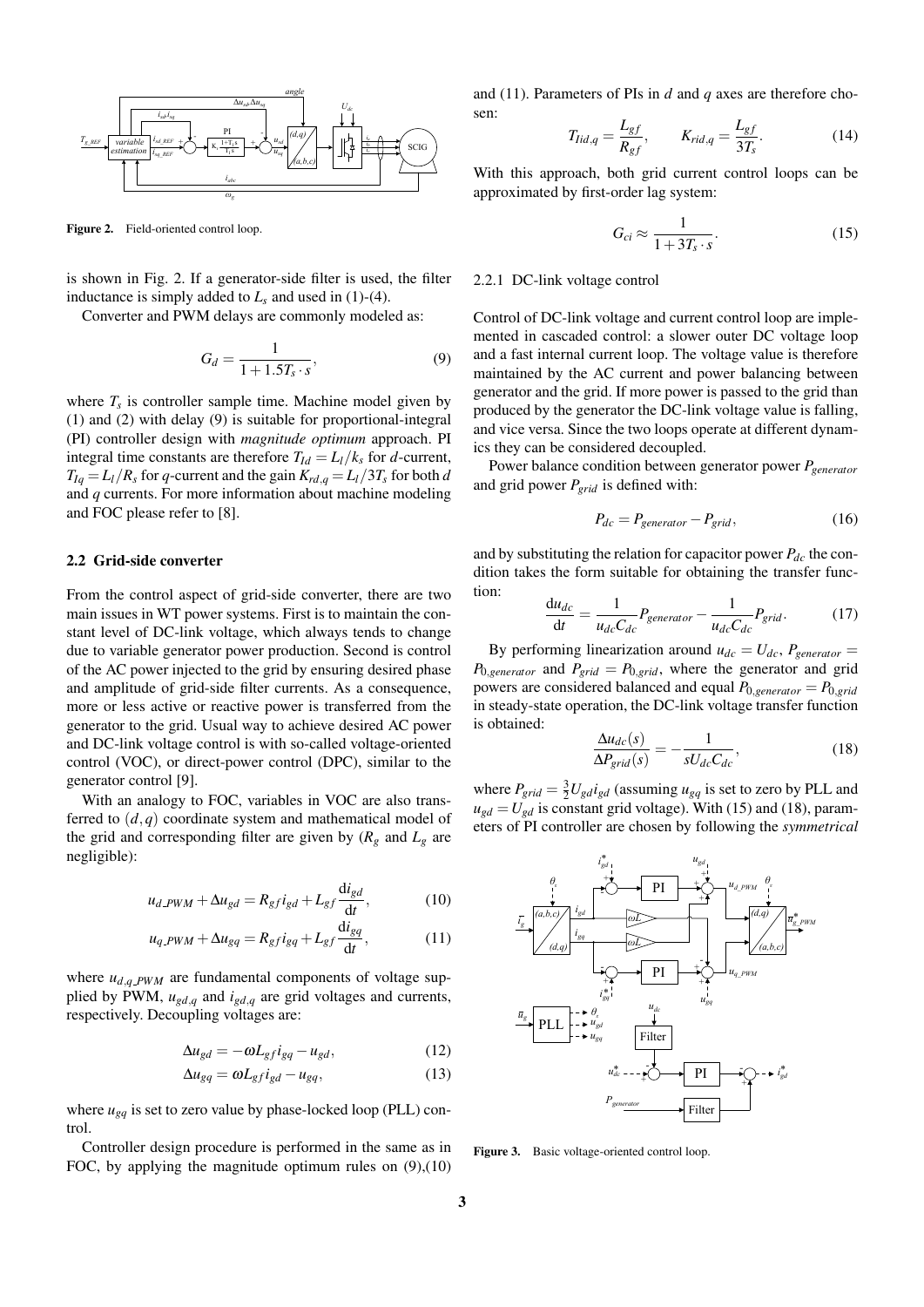*optimum* approach:

$$
T_{I,dc} = 12T_s, \t K_{r,dc} = \frac{U_{dc}C_{dc}}{9U_{gd}T_s}.
$$
 (19)

A complete voltage-oriented control block scheme, including PLL, current control and DC-link control, is presented in Fig. 3. Dashed arrows are VOC internal variables. Optional active and reactive power control loops with corresponding PI controllers can also be included to extend the basic control structure. For the case of investigation of FTC influence on power quality, VOC is set to generate only active power with  $i_{gd}$  while reactive power generation is excluded and  $i_{gq} = 0$  A. Instantaneous generator output power value is used as a feedforward signal. Active generator power and DC-link voltage filters in Fig. 3 are used to lower the influence of generator power fluctuations. For more information about grid-side converter modeling and VOC please refer to [10].

## 3 Fault-tolerant control

Some of the most common causes of stator insulation faults are moisture in the insulation, winding overheating, or vibrations. Modern voltage-source inverters also introduce additional voltage stress on the inter-turn insulation caused by the steep-fronted voltage surge [6].

In the three-phase coordinate system  $(a, b, c)$  stator voltage equation is defined with:

$$
u_{sx} = i_{sx}R_s + \frac{d\psi_{sx}}{dt} \approx \frac{d\psi_{sx}}{dt},
$$
 (20)

where *x* denotes one of the phases. The new and intact insulation in healthy generator conditions is negatively affected by the voltage derivative that arises from the pulse-width modulation. However, once degraded, the insulation has pronounced resistive character and is rapidly damaged further with the stator voltage amplitude [11], i.e., the voltage amplitude becomes dominant to voltage derivative contribution in insulation degradation and is proportional to inter-turn currents through degraded insulation that result in local over-heating. Therefore, in order to stop the fault development, induced voltage in the generator stator windings needs to be restricted and kept under some safe value *K* obtained from the machine diagnostics. To this aim, the *K* restriction is to be imposed on stator flux time-derivative, which is the main contribution to the induced stator voltage:



Figure 4. Stator flux waveforms for healthy and faulty machine.



Figure 5. Generator stator currents with applied fault-tolerant control.

The value  $K$  is determined based on fault identification procedure through machine fault monitoring and characterization techniques [11,12]. Following from (20) this restricts the induced voltage in faulted turns and, in the case of interturn short circuit, also the circulating currents responsible for local overheating. Generally, the stator flux is considered sinewave (in the fundamental-wave approaches, such as FOC), denoted as 'Normal operation' in Fig. 4. In order to stop the fault from spreading, the obvious approach is to lower the amplitude of magnetic flux to achieve some safe value. This approach is in fact a flux-weakening method, commonly applied to electrical machines when operating above the rated speed ('Flux-weakening' in Fig. 4). However, this degrades the power production considerably and unnecessary.

In [5] we showed that about 30% more power is extracted from a faulty generator if a proper flux modulation is imposed, rather than simple flux reduction. This is achieved for the case when flux derivative is aimed to reach exactly the imposed value of *K* restriction, i.e., for the case of triangular waveform of the flux with included generator restrictions (saturation, slip etc.). The targeted flux waveform is denoted as 'Fault-tolerant operation' with full line in Fig. 4.

Whole approach and the step-by-step algorithm is elaborated to details in [5] and goes out of the scope of this paper. Here, the output power quality of WT with faulty generator and applied FTC with the described flux modulation is observed. Currents that shape the flux in triangular waveform and at the same time maintain desired smooth torque and speed are shown in Fig. 5. The harmonic composition of the currents is very undesirable and by far unacceptable for the strict grid regulations. However, the currents are rectified and inverted back by the grid-side converter and filtered before connection to the grid. The analysis of grid currents is performed in the next section.

## 4 Simulations and results

Whole control structure (Fig. 6), including FOC, FTC, VOC and wind turbine controllers, is implemented in the Matlab/Simulink 2010b environment, as well as wind turbine aerodynamics [4,5,7]. Electrical system, grid, AC/DC/AC converter, PWMs and the generator are implemented in the Simplorer 7.0, a professional software for power electronics created by Ansys Inc. and widely used in industry. The two simulation tools are connected with real-time communication using SIM2SIM Simplorer link interface and Simulink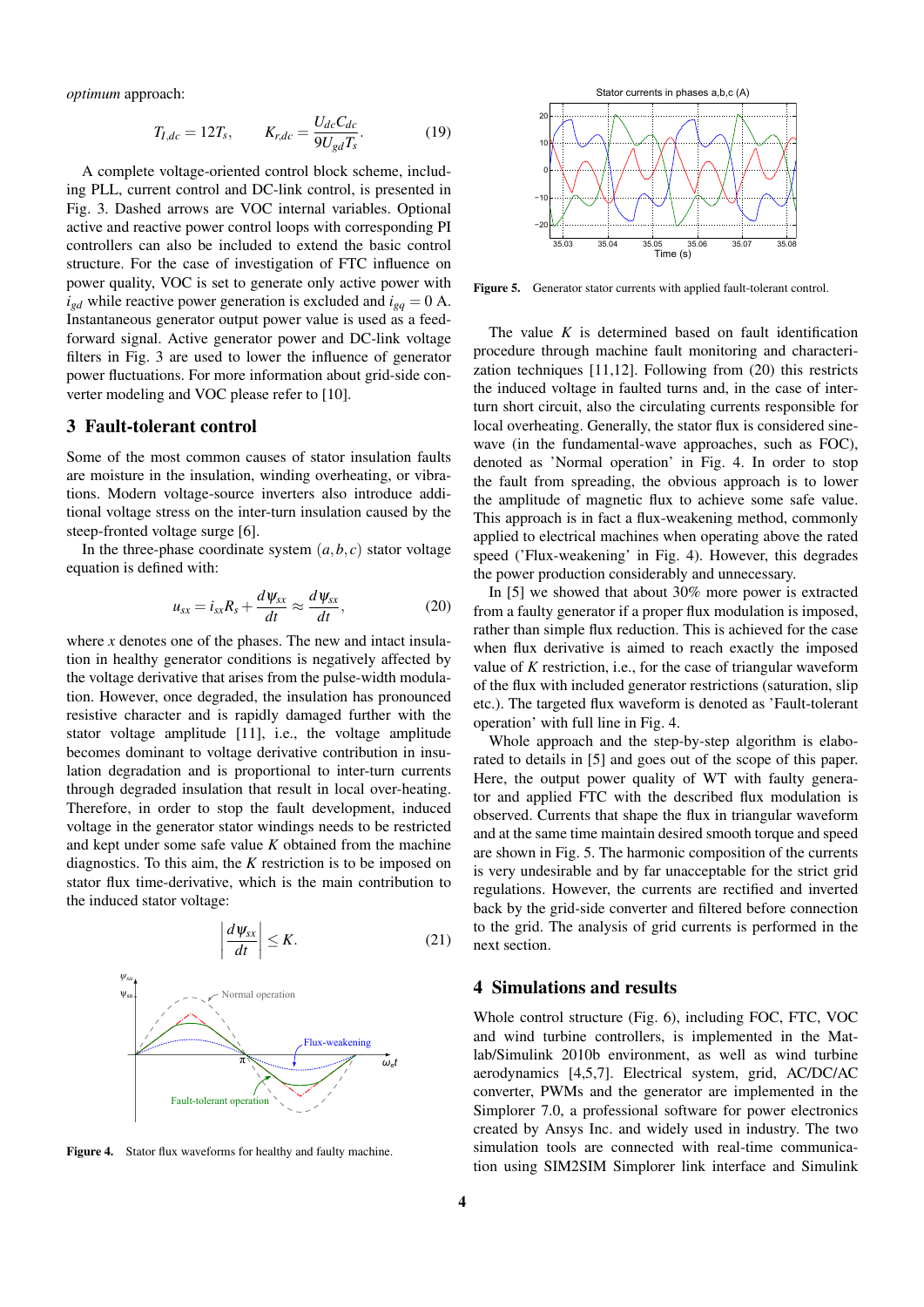

Figure 6. Simulation scheme with denoted Simplorer and Matlab part.

Table 1. Simulation parameters.

| Parameter        | Value                     | Parameter   | Value           |
|------------------|---------------------------|-------------|-----------------|
| $L_{\rm s}$      | 0.112H                    | $L_{gf}$    | $20 \text{ mH}$ |
| $L_r$            | $0.112$ H                 | $R_{gf}$    | $0.2 \Omega$    |
| $L_m$            | 0.11H                     | $C_{dc}$    | $500 \mu F$     |
| $R_{s}$          | $0.3304 \Omega$           | $U_{dc}$    | 700 V           |
| $R_r$            | $0.2334 \Omega$           | $U_g$       | $230\sqrt{2}$ V |
| $T_r$            | 0.48 s                    | $K_{r,PLL}$ | 2.              |
| $\boldsymbol{p}$ |                           | $T_{I,PLL}$ | $0.01$ s        |
| $K_r$            | 6.82                      | $K_{ri}$    | 33.33           |
| $T_{Id}$         | 0.0074 s                  | $T_{Ii}$    | $0.1$ s         |
| $T_{Iq}$         | $0.0125$ s                | $K_{r,dc}$  | 0.5978          |
|                  | $0.5666$ kgm <sup>2</sup> | $T_{I,dc}$  | 0.0024 s        |

S-function. The co-simulation is suitable for complex control algorithms and detailed power switches (IGBTs) analysis. In addition, it can be easily modified for different levels of complexity for power switches (such as advanced IGBT or thermal dynamics) or control methods (PIs, optimal control, advanced estimation techniques etc.).

Generator used in simulations is a 5.5 kW SCIG and 700 kW WT aerodynamics are down-scaled to match the machine torque. Simulation parameters are given in Table 1. Power converter switches are equivalent-line-modeled with forward voltage of 0.8 V, 1 mΩ bulk resistance and 100 kΩ reverse resistance. Diodes are also equivalent-line-modelled with forward voltage of 1.2 V, 1 mΩ bulk resistance and 100 kΩ reverse resistance. Sample time used in Simplorer simulation is  $T_{sp} = 2 \cdot 10^{-6}$  s and in Matlab simulation (sample time for controllers) is  $T_s = 2 \cdot 10^{-4}$  s. Frequency of the PWM carrier voltage (switching frequency) is chosen  $f_s = 1$  kHz. Normal wind turbine operation is simulated from 0 s to 0.6 s simulation time and the FTC algorithm is applied afterwards.

Figure 7 shows mechanical and electrical powers of the generator (before scaling) in normal operation. Mechanical power is obtained with  $T_g \cdot \omega_g$  and electrical with  $\frac{3}{2}(u_{sd}i_{sd} + u_{sq}i_{sq})$ . Since an ideal, fundamental-wave generator model is used in simulations, difference between mechanical and electrical

power is caused only by stator and rotor heat losses. Powers shown in figures are presented with positive signs. This is a characteristic for wind turbine system viewpoint. Variables related to the grid and electric machine are presented with negative signs for power consumption and positive for power generation.



Figure 7. Generator input power and output power for for healthy and faulty conditions.

Figure 7 also shows generator power production (electrical power) for normal and FTC applied operation. The mechanical power is kept at the same value by FTC as in normal operation under the same conditions. However, output power fluctuation caused by FTC is evident. Period of oscillations correspond to doubled frequency of the machine flux ( $\omega_e = 229$  rad/s for simulated operating point) and corresponds to the period of performed flux modulation.

Influence of FTC algorithm on grid converter is shown in figures 8 and 9. Since DC-link is acting also as a power buffer between the generator and the grid, it is expected that FTC and power fluctuations are greatly reflected on it. However, it may be observed that differences in currents in Fig. 9 are barely visible and FTC has only a small influence on power production quality.